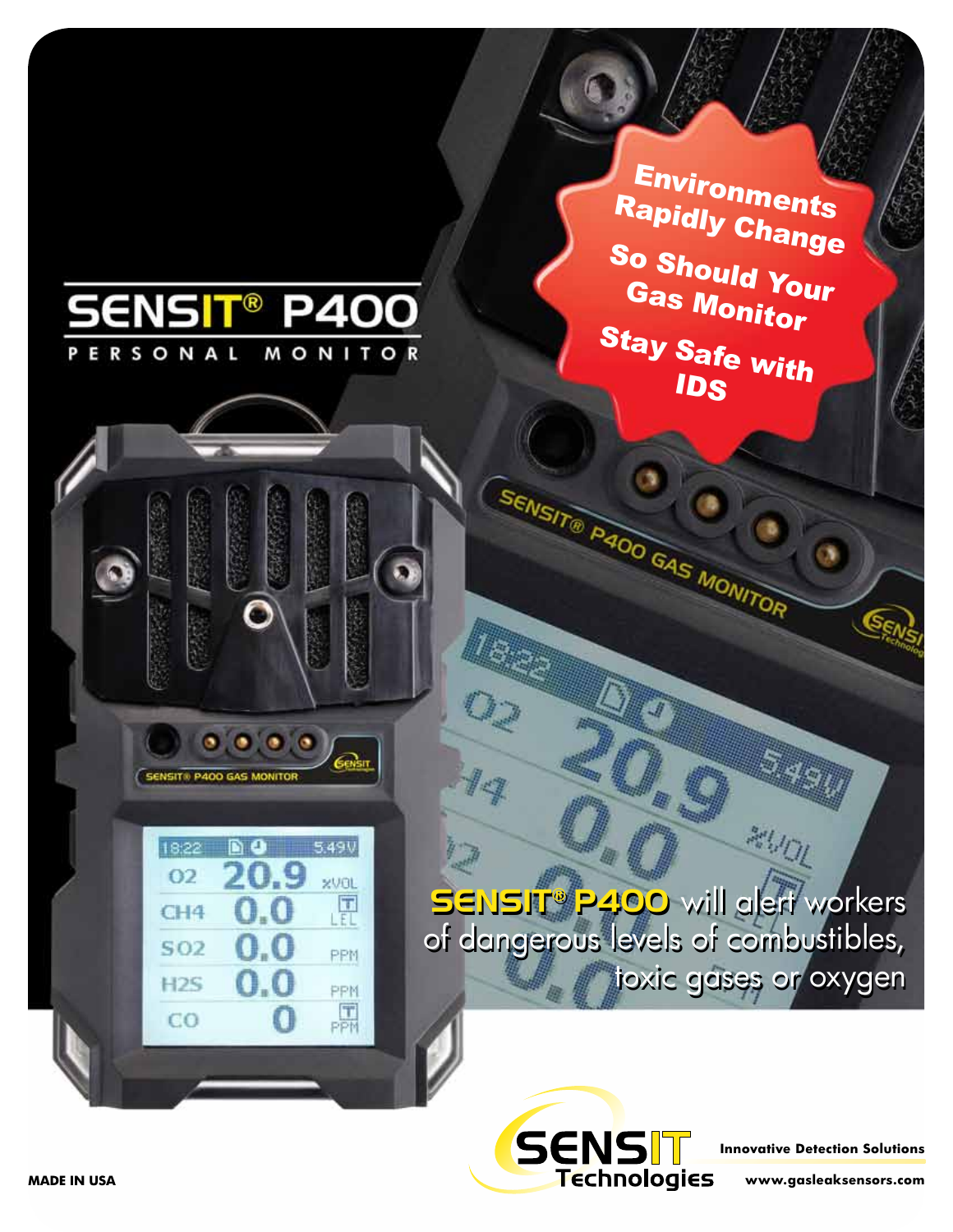# SENSIT® P400 **MULTI gas PERSONAL monitor**

**SENSIT<sup>®</sup> P400** features the Immediate Detection System (IDS); an early warning system to alert you as your environment changes.

When combustible or toxic gas levels are on the rise, the P400 will automatically alert you when the environment in your workspace starts to change. At multiple stages, customized settings stand guard to warn you as conditions worsen...**before** full alarm activation.

In Hazmat response or confined space work knowledge is safety. Stay safe with IDS.

**Large, Easy to Read Display Extremely Rugged Design Immediate Detection System\* Extremely Fast Response Simple Field Maintenance Low Cost of Ownership Many Sensor Options Made In USA**

# **Available Sensors**

Hydrogen Sulfide (H2S) Hydrogen Cyanide (HCN) Oxygen (O2) Carbon Monoxide (CO) Chlorine (Cl2) Nitrogen Dioxide (NO2) Phosphine (PH3) Sulfur Dioxide (SO2) Ethylene Oxide (ETO) Combustible Gases

# **P400 Standard Features**

- Audible Alarm 3 Tone
- Visual Alarm 270° View
- Vibration Alarm
- STEL and TWA Alarms
- Compliance/Status Indicator
- Data Logging
- Easy Field Calibration
- Easy Clean Dust Pre-Filter
- Easy-Access Reusable Dust Filter
- Alkaline and/or NiMH Battery
- Limited 2-Year Warranty (Including Sensors)
- Extended Warranty Available



### **INDUSTRY USERS**

**Utilities Maintenance** Fire Departments Safety Inspectors Home Inspectors Water/Sewer Departments Heating Contractors Utility Contractors Industrial Plants Propane Marketers



### **APPLICATIONS**

Oil & Gas Exploration Gas Contractors Emergency Responders Emergency Medical Personnel Confined Space



**\*Optional, Immediate Detection System (IDS) provides early warning to changes in gas concentrations.**

(Patent Pending)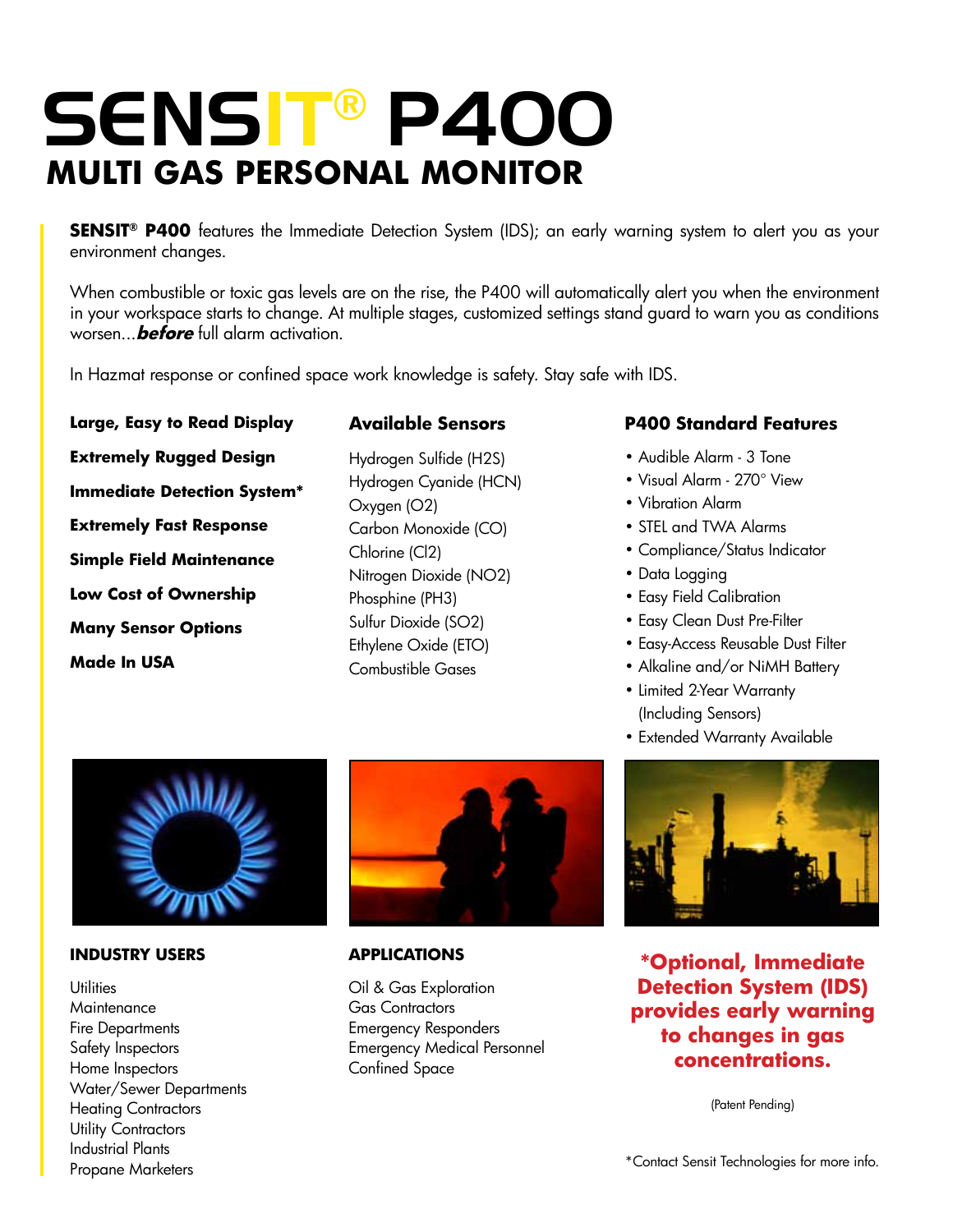

|                  | <b>SENSOR SPECIFICATIONS</b> |              |                          | <b>RESPONSE</b>  |
|------------------|------------------------------|--------------|--------------------------|------------------|
| <b>TYPE</b>      | <b>RESOLUTION</b>            | <b>RANGE</b> | <b>ACCURACY</b>          | <b>T90 TIMES</b> |
| <b>LEL</b>       | $0.1 - 2.0%$                 | $0 - 100$    | ±10%                     | $<$ 10 Sec       |
| O <sub>2</sub>   | 0.1%                         | 25%          | $\pm 0.2\%$ or $10\%$ ** | $<$ 10 Sec       |
| CO <sub>1</sub>  | 1 <sub>ppm</sub>             | $0.999*$     | ±5ppm or 10%**           | $<$ 10 Sec       |
| H <sub>2</sub> S | 0.1 or 1ppm                  | $0 - 100$    | $\pm 2$ ppm or $10\%$ ** | $< 20$ Sec       |
| <b>HCN</b>       | $0.1$ ppm                    | $0 - 30$     | $±1$ ppm or $10\%**$     | $< 20$ Sec       |
| Cl <sub>2</sub>  | $0.1$ ppm                    | $0-20$       | $±1$ ppm or $10\%**$     | $<$ 20 Sec       |
| NO <sub>2</sub>  | 1 <sub>ppm</sub>             | $0-250$      | $\pm 2$ ppm or $10\%$ ** | $< 20$ Sec       |
| $PH_2$           | $0.1$ ppm                    | $0 - 10$     | $±1$ ppm or $10\%**$     | $< 20$ Sec       |
| SO <sub>2</sub>  | $0.1$ ppm                    | $0-20$       | $±1$ ppm or $10\%**$     | $< 20$ Sec       |
| <b>ETO</b>       | $0.1$ ppm                    | $0 - 10$     | $±1$ ppm or $10\%**$     | $< 20$ Sec       |
|                  | ** Whichever is greater      |              |                          |                  |

# **PRODUCT SPECIFICATIONS**

| Size:                    | $5.2'' \times 3.2'' \times 1.7''$ (13.2 x 8.1 x 4.0 cm) |  |  |
|--------------------------|---------------------------------------------------------|--|--|
| Weight:                  | 12 oz. (340 g)                                          |  |  |
| <b>Operational Temp:</b> | -4 to 122 F (-20 to 50° C)                              |  |  |
| Humidity:                | 10-90% RH (Non-condensing)                              |  |  |
| Power Source:            | 4 "AA" Alkaline or NiMH Recharger Pack                  |  |  |
| Battery Life:            | 24 Hr. Alkaline or 15 Hr. NiMH                          |  |  |
| Sound:                   | 98db @ 15" (30cm)                                       |  |  |

**STANDARD KIT** Belt Clip Instruction Manual Calibration Adapter Dust Pre-Filter **Batteries Screwdriver** Hex Wrench

### **KIT OPTIONS**

Carry Case Pouch Confined-Space Entry Kit Calibration Station Calibration Kit Recharger Battery Pack Recharger Station

### **OPTIONAL FEATURES**

IDS (Immediate Detection System) Pre-Alarm Indicator

High Performance Motorized Sample Pump with Filter and 10ft. Tubing and Probe Samples up to 100ft.

Remote Sample Draw Assembly Aspirator with 10ft. Tubing and Probe

Serial Communication

Stainless Steel Clip

\*CO Extended Display Option:

Detection Range: 0ppm - 1999ppm



For Class 1, Division 1, Groups A, B, C and D Hazardous locations when used with approved alkaline batteries or rechargeable battery pack.

IP65

Temp code: T4, -20° C to 50° C

# $CE$  0891  $\&$  II 2 G

Ex d ia IIC T4, Gb, IP65 -20° C to 50° C DEMKO 12 ATEX 1102012